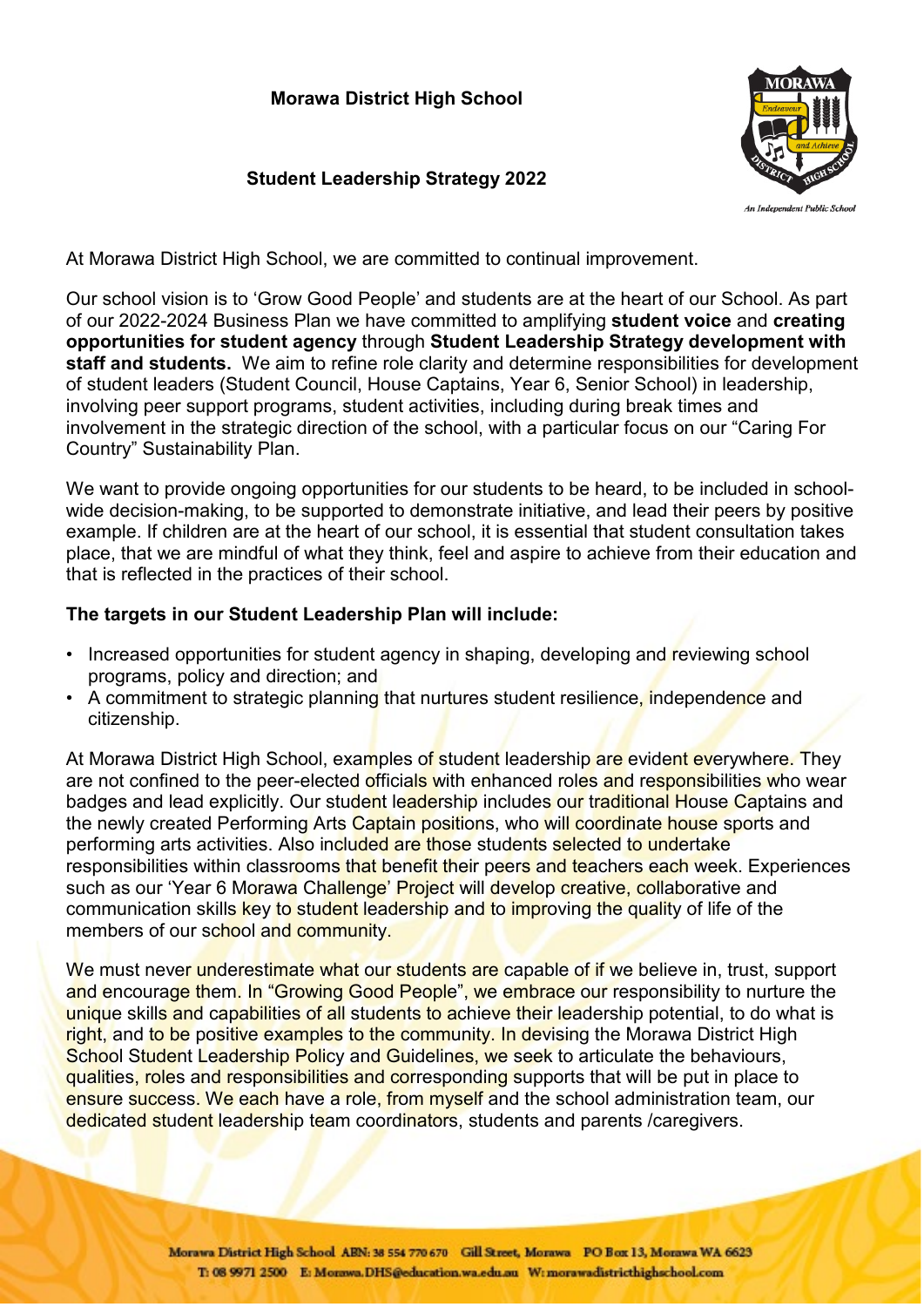Our goal is to create opportunities for students to lead with us "from beside." When you're in front of or behind someone, or a group, it's difficult to communicate ideas and hear feedback. Being in front or behind also tends to signify that the power lies with the person who is not a part of the group. Students look to their teachers and mentors for leadership, but we need to look to them for input and insight. We need to let them know that we are all equally vested in mutual success – the success of Morawa District High School and the success of each individual that supports the School's success.

Developing a student leadership strategy provides clarity and opportunity for students, staff and the parent community. Students will demonstrate and develop increased leadership skills, participate pro-actively and make a positive impact on their school community and the wellbeing of their peers. Taking on a leadership role is a great opportunity to build real-world, transferable skills such as humility, adaptability, vision, and constant engagement. At Morawa District High School strategies will be provided for students to develop the following participation and leadership skills:

- Active and reflective listening
- Critical and creative thinking
- Collaborative interaction
- Mediation and dispute resolution
- Problem solving and decision making
- Goal setting and action planning

### **Characteristics of a Leader**

The main characteristics of a leader are responsibility, confidence, respecting others and organisation.

**Responsibility:** Being responsible means being accountable for one's actions. It involves making decisions and taking action, rather than waiting to be told what to do. Leadership also involves realistic responsibility, as there are many matters that even as school leaders are out of your control.

**Confidence:** A leader must have confidence, so you can speak in public and represent our school in the community. Confidence is a behaviour as well as a feeling. When you act in a more confident way you will begin to feel it.

**Respecting Others:** A vital aspect of being a school leader is to respect others. It is important to listen to what peers have to say and give them positive feedback on their ideas. In order to gain respect, you must demonstrate and give it out first.

**Organisation:** When students become a leader they need to be ready to take on extra responsibilities. They will be relied upon to complete tasks in a timely manner. This will be easier if they are organised. They need to demonstrate our Positive Behaviour Support Expectations of Respect and Excellence at all times.

### **The Role of a Year Coordinator**

A Year Coordinator guides student leaders in successfully planning and resourcing events, making decisions and representing their peers. This role is essential to developing students' leadership skills and supporting their efforts to serve their school.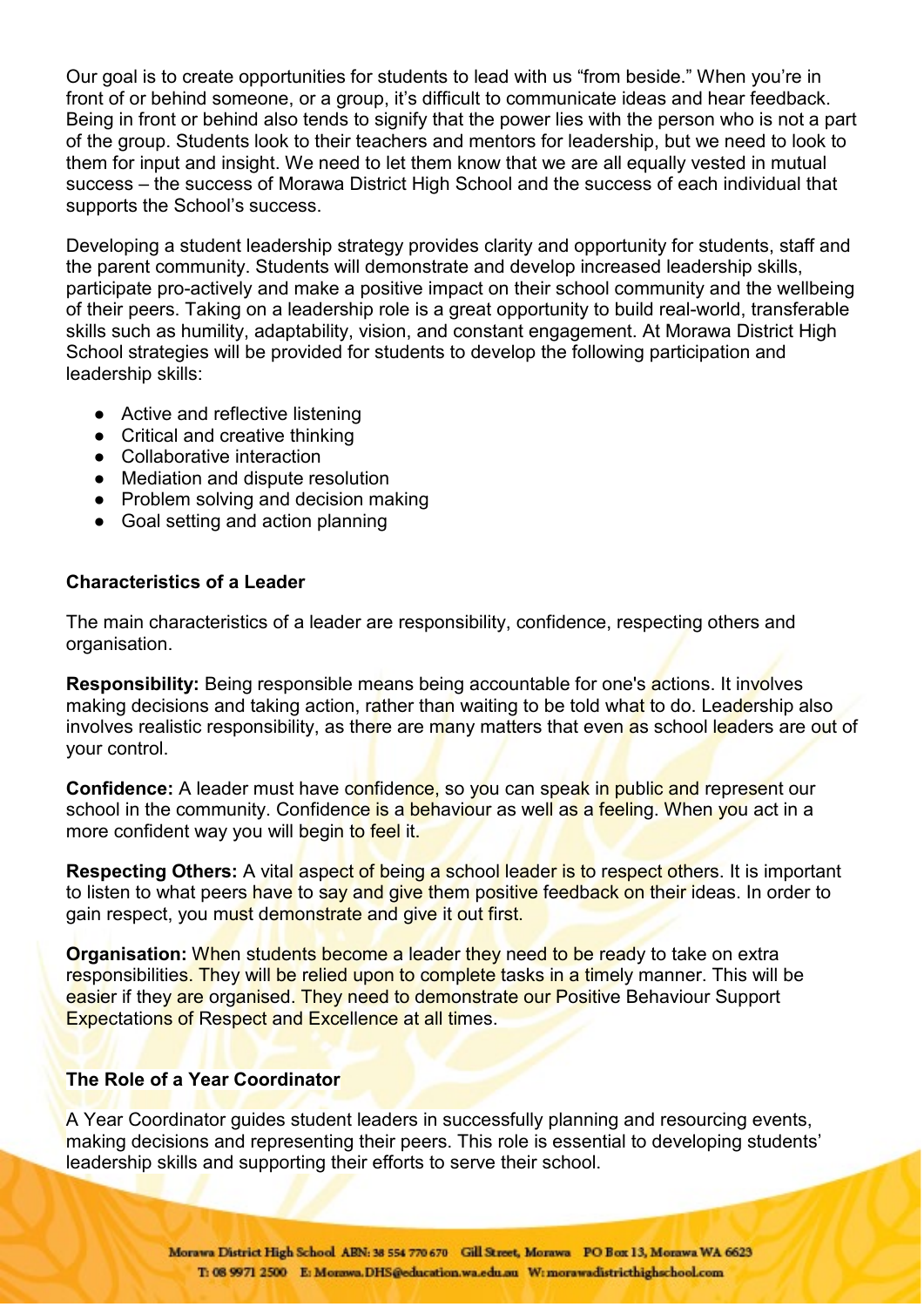## **Roles and Responsibilities**

The role of the Student Council is to organise, coordinate and participate. Participation in the following activities requires students to take on a leadership role within the school and demonstrate exemplary behaviour which is modelled to the rest of the student population.

## **Student Councillor**

- Represent the school at formal functions
- Prepare and present the Student Leadership Report at Assemblies
- Coordinating and running school assemblies including ANZAC Day and Remembrance Day ceremonies
- Manage the school sport's shed during recess and lunch (review)
- Run morning fitness [Primary]
- Give announcements to the school over the school's PA system
- Take on Leadership roles during school activities such as the Open Night, School Ball and Fundraising days
- Other leadership roles and representative duties as required
- Devise, prepare, perform and present roleplays, campaigns and initiatives to remind and support students, staff and community of school expectations – Respect, Responsibility, Achievement
- **Liaise between students, staff, and community** Promoting the school and representing the school population through community events such as Open Night, Carnivals, community ANZAC ceremonies and other events as appropriate
- Complete roles that support the school in its daily operations (placing up flags, etc.)
- Take on a Peer Mediation role, which requires students to be present in the Early Childhood area at play times to develop positive relationships, facilitate and use conflict and resolution strategies where required, and set up minor games for students to participate in
- Support staff in the running of the Breakfast Club (serve students breakfast, washing up of dishes and general maintenance of activity area) review
- Conduct themselves in a professional manner at all times and online
- Assist in fundraising events for the school and identified charities and causes eg.
	- o Crazy Hair Day
	- o Year 6 Graduation Fundraising
	- o Jeans 4 Genes
	- o Camps
	- o RUOK Day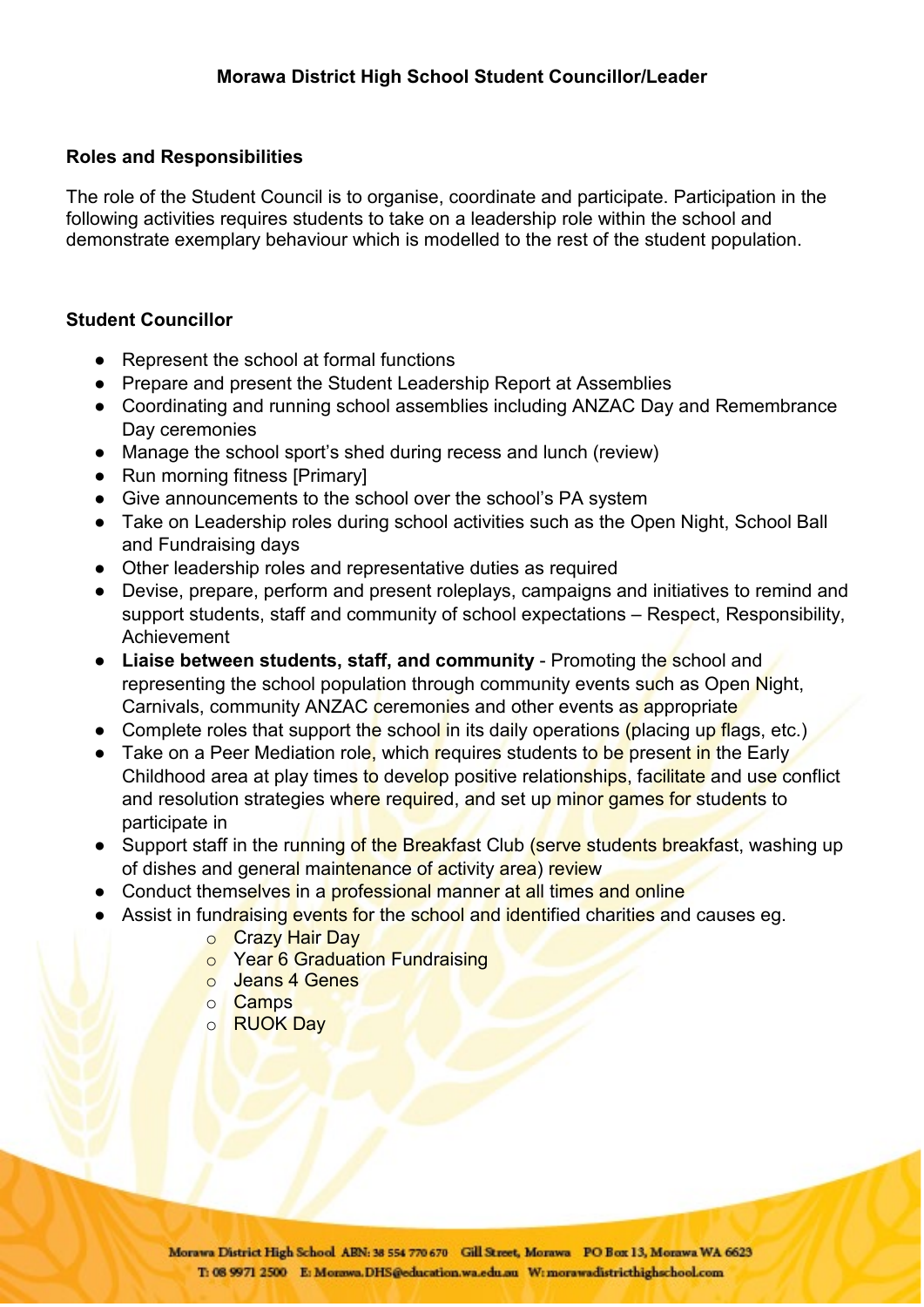## **Morawa District High School Student Council**

### **Membership**

The Student Council consists of:

- Head Students (2) elected from Years 11/12
- Vice Head Students (2) elected from Years 11/12
- Council members (14) elected from Years 4-10
- Year coordinators (nominated teacher)<br>● Principal and/or Deputy (1)
- Principal and/or Deputy (1)
- The Principal and/or Deputy may attend Student Council meetings and events at his/her own discretion, whereupon he/she will have the right to discuss and vote on any Student Council business.
- The Year Coordinator will be a member of staff and be elected by the Principal in subsequent years following an Expression of Interest process.

## **Our Student Leadership Team**

All members of our Student Leadership Team are expected to:

- Uphold school values
- Be a role model for other students
- Maintain academic progress and complete any missed work in their own time
- Promote school rules and uniform by example
- Display respect for the school and its equipment
- $\bullet$  Exhibit acceptable behaviour in the playground
- Demonstrate desired habits and strive for excellence in the classroom
- Readily accept duties and roles during play times and before school
- Assist any child, parent or staff member in need
- Work cooperatively as a team member
- Enjoy serving others and helping others succeed; it's a service you are completing and not a task that should need rewarding
- Be proactive in sharing your ideas and solutions during student leadership team meetings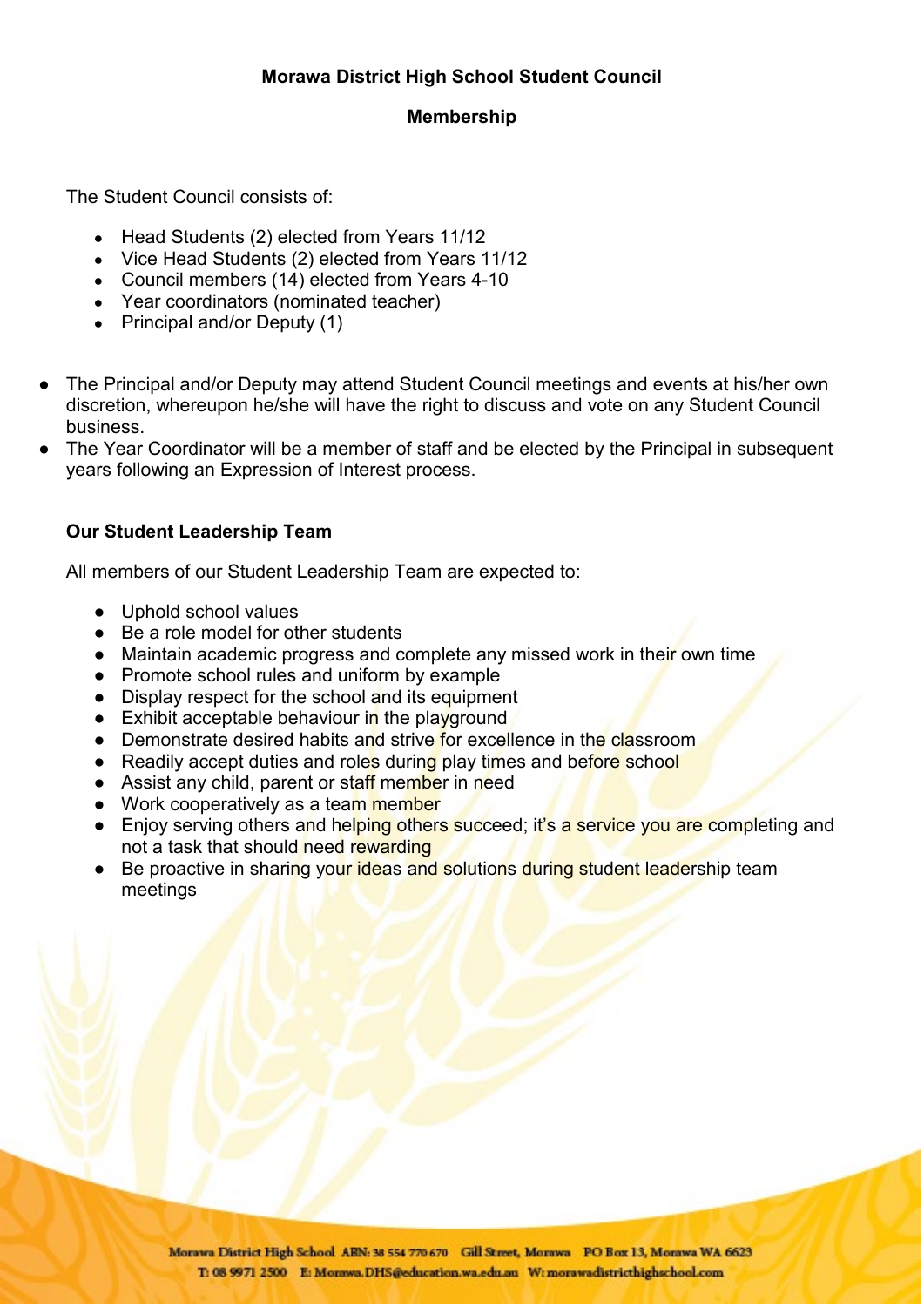### **Election Process**

Being elected into a role of Student Leader, House or Performing Arts Captain is a privilege and honour. The following guidelines are used to elect students to the above positions.

The Student Council term of office will extend from January to December.

Elections for Student Council Members members will occur in November and are carried out in the order below.

Elections for the School Councillors and Head Students and Vice Head Students will be selected through an election campaign. The applicants must submit an expression of interest to the Year Coordinator explaining why they should be elected for the relevant position. The top expressions of interest for each year level will be identified and notified of their authorisation to run in the Student Council Elections/campaign. The students (once identified by the Year Coordinators) will then be required to give a short speech to the school. A secret school ballot will then be conducted to elect the positions.

### **Morawa District High School House and Performing Arts Captains**

- Host 'Respect Assemblies' and be a part of the running of them i.e. presenting notifications and reminders, calling out winners from class raffles and presenting mini awards where applicable
- Be an active presence in relevant clubs
- Take on the role of equipment monitor
- Count up House Points/MO Bucks
- Devise chants and develop faction pride and sportsmanship
- Leadership of carnivals and events to motivate students and encourage sportsmanship and participation
- Taking on Peer Mediation role, which requires students to be present in all play areas at recess and lunch time
- Develop positive relationships, facilitate and use conflict and resolution strategies where required, and set up minor games for students to participate in
- Help and organise the set-up of relevant activities
- Conduct themselves in a professional manner at all times and online